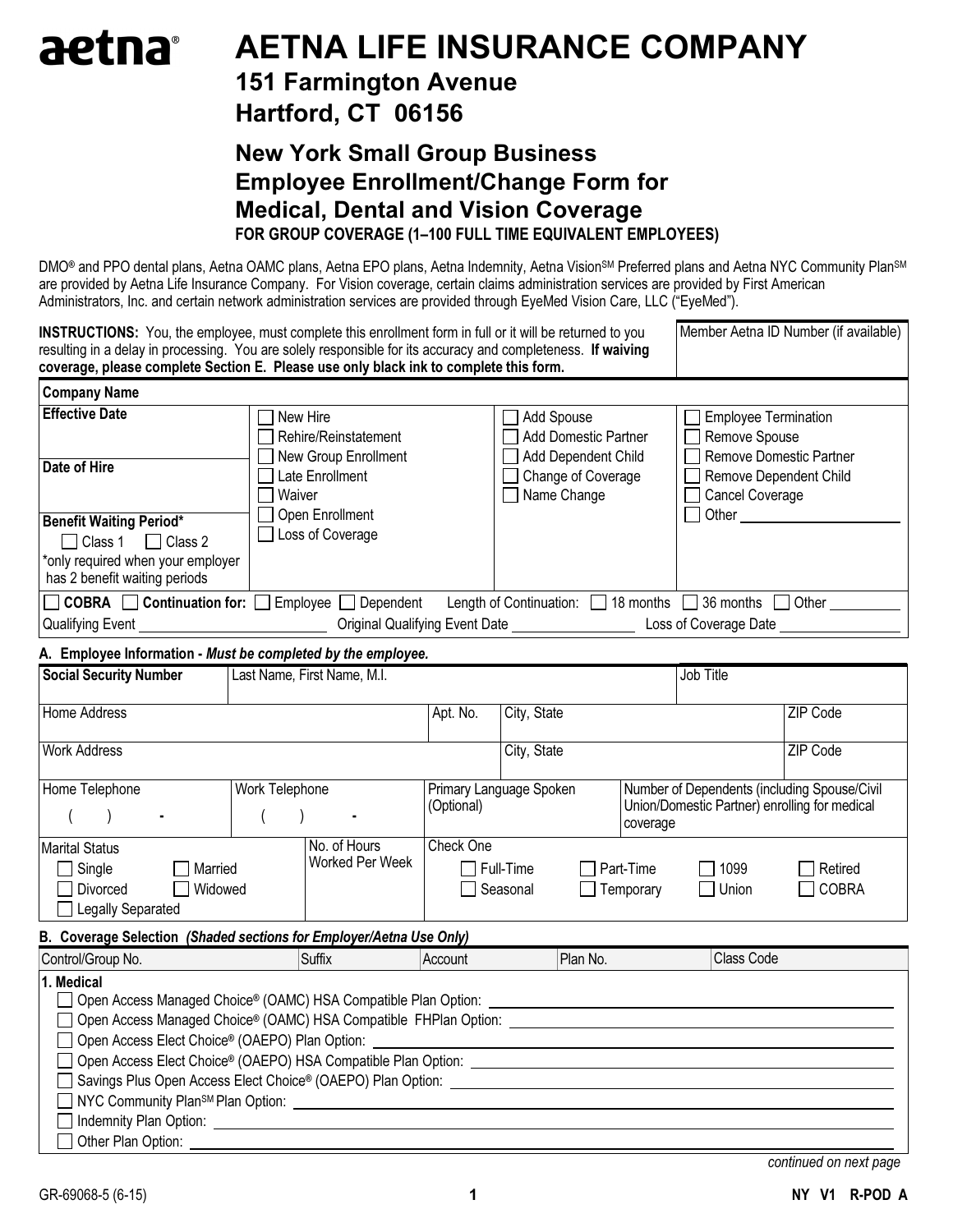| <b>B. Coverage Selection (Continued)</b>                                                                                                                                                                                                                                                                                                                                                                               |                                                                                                                                                                                                                                                                                                                                                                                                                              |                                                                          |                               |                                    |                                |                                               |
|------------------------------------------------------------------------------------------------------------------------------------------------------------------------------------------------------------------------------------------------------------------------------------------------------------------------------------------------------------------------------------------------------------------------|------------------------------------------------------------------------------------------------------------------------------------------------------------------------------------------------------------------------------------------------------------------------------------------------------------------------------------------------------------------------------------------------------------------------------|--------------------------------------------------------------------------|-------------------------------|------------------------------------|--------------------------------|-----------------------------------------------|
| Control/Group No.                                                                                                                                                                                                                                                                                                                                                                                                      | <b>Suffix</b>                                                                                                                                                                                                                                                                                                                                                                                                                | Account                                                                  | Plan No.                      |                                    |                                |                                               |
| 2. Dental<br>(Non-voluntary) Plans: Option:<br>Voluntary Plans: Option:                                                                                                                                                                                                                                                                                                                                                |                                                                                                                                                                                                                                                                                                                                                                                                                              |                                                                          |                               | FOC:<br>FOC:                       | DMO® or<br>DMO <sup>®</sup> or | <b>PPO</b><br>T PPO                           |
|                                                                                                                                                                                                                                                                                                                                                                                                                        |                                                                                                                                                                                                                                                                                                                                                                                                                              | Before today, were you covered under this employer's dental plan? Yes No |                               |                                    |                                |                                               |
| Creditable coverage is allowed for new members enrolling in voluntary takeover groups. New hires please see below if applicable:<br>New Hire selecting a Voluntary Plan and your Aetna plan is a takeover group: Were you covered for 12 months under a dental plan within the<br>last 90 days that included both Preventive and Basic coverage? Discount dental and preventive-only plans do not apply.<br>□ Yes □ No |                                                                                                                                                                                                                                                                                                                                                                                                                              |                                                                          |                               |                                    |                                |                                               |
| Control/Group No.                                                                                                                                                                                                                                                                                                                                                                                                      | <b>Suffix</b>                                                                                                                                                                                                                                                                                                                                                                                                                | Account                                                                  | Plan No.                      |                                    |                                |                                               |
| 3. Vision (if applicable)<br>Aetna Vision Preferred Yes No                                                                                                                                                                                                                                                                                                                                                             |                                                                                                                                                                                                                                                                                                                                                                                                                              | Check applicable box.                                                    |                               |                                    |                                |                                               |
| benefits administrator.                                                                                                                                                                                                                                                                                                                                                                                                | C. Individuals Covered - List individuals for whom you are enrolling or adding/changing/removing coverage. Insert additional sheets if<br>necessary. NOTE FOR MEDICAL COVERAGE: While the Federal Patient Protection and Affordable Care Act mandates coverage of dependent<br>children up to age 26, your plan may allow coverage beyond age 26. Some exceptions apply. Please refer to your plan documents or contact your |                                                                          |                               |                                    |                                |                                               |
| Employee Name (Last, First, M.I.)<br>1                                                                                                                                                                                                                                                                                                                                                                                 |                                                                                                                                                                                                                                                                                                                                                                                                                              |                                                                          |                               | Sex (M/F)                          |                                | Birthdate (MM/DD/YYYY)                        |
| Coverage Election<br>Medical<br>Dental                                                                                                                                                                                                                                                                                                                                                                                 | Dental Office ID Number<br>(if applicable)<br>Vision<br>$Yes$   $\blacksquare$                                                                                                                                                                                                                                                                                                                                               |                                                                          |                               |                                    |                                | <b>Current Patient</b>                        |
| Primary Office ID Number (if applicable)                                                                                                                                                                                                                                                                                                                                                                               | Physician First & Last Name                                                                                                                                                                                                                                                                                                                                                                                                  |                                                                          |                               | Provider ID Number (if applicable) |                                | <b>Current Patient</b><br>Yes                 |
| Spouse/Domestic Partner (Last, First, M.I.)<br>$\overline{2}$                                                                                                                                                                                                                                                                                                                                                          |                                                                                                                                                                                                                                                                                                                                                                                                                              | Sex (M/F)                                                                |                               | <b>Social Security Number</b>      |                                | Birthdate (MM/DD/YYYY)                        |
| Coverage Election<br>Medical<br>Dental                                                                                                                                                                                                                                                                                                                                                                                 | Vision                                                                                                                                                                                                                                                                                                                                                                                                                       |                                                                          | (if applicable)               | Dental Office ID Number            |                                | <b>Current Patient</b><br>Yes $\vert \ \vert$ |
| Primary Office ID Number (if applicable)<br>Physician First & Last Name<br>Provider ID Number (if applicable)                                                                                                                                                                                                                                                                                                          |                                                                                                                                                                                                                                                                                                                                                                                                                              |                                                                          |                               | <b>Current Patient</b><br>Yes      |                                |                                               |
| Child (Last, First, M.I.)<br>3                                                                                                                                                                                                                                                                                                                                                                                         |                                                                                                                                                                                                                                                                                                                                                                                                                              | Sex (M/F)                                                                |                               | <b>Social Security Number</b>      |                                | Birthdate (MM/DD/YYYY)                        |
| <b>Coverage Election</b><br>Medical<br>Dental                                                                                                                                                                                                                                                                                                                                                                          | Vision                                                                                                                                                                                                                                                                                                                                                                                                                       | Out of Area<br>Yes $\Box$                                                | (if applicable)               | Dental Office ID Number Current    | Patient<br>Yes                 | Incapacitated<br>Yes<br>No                    |
| Primary Office ID Number (if applicable)                                                                                                                                                                                                                                                                                                                                                                               | Physician First & Last Name                                                                                                                                                                                                                                                                                                                                                                                                  |                                                                          |                               | Provider ID Number (if applicable) |                                | <b>Current Patient</b><br>Yes $\Box$          |
| Child (Last, First, M.I.)<br>4                                                                                                                                                                                                                                                                                                                                                                                         |                                                                                                                                                                                                                                                                                                                                                                                                                              | Sex (M/F)                                                                |                               | <b>Social Security Number</b>      |                                | Birthdate (MM/DD/YYYY)                        |
| Coverage Election<br>$\Box$ Medical<br>Dental                                                                                                                                                                                                                                                                                                                                                                          | Vision                                                                                                                                                                                                                                                                                                                                                                                                                       | Out of Area                                                              | (if applicable)<br>Yes $\Box$ | Dental Office ID Number            | Current<br>Patient<br>Yes      | Incapacitated<br>Yes<br>No                    |
| Primary Office ID Number (if applicable)                                                                                                                                                                                                                                                                                                                                                                               | Physician First & Last Name                                                                                                                                                                                                                                                                                                                                                                                                  |                                                                          |                               | Provider ID Number (if applicable) |                                | <b>Current Patient</b><br>Yes $\Box$          |

continued on next page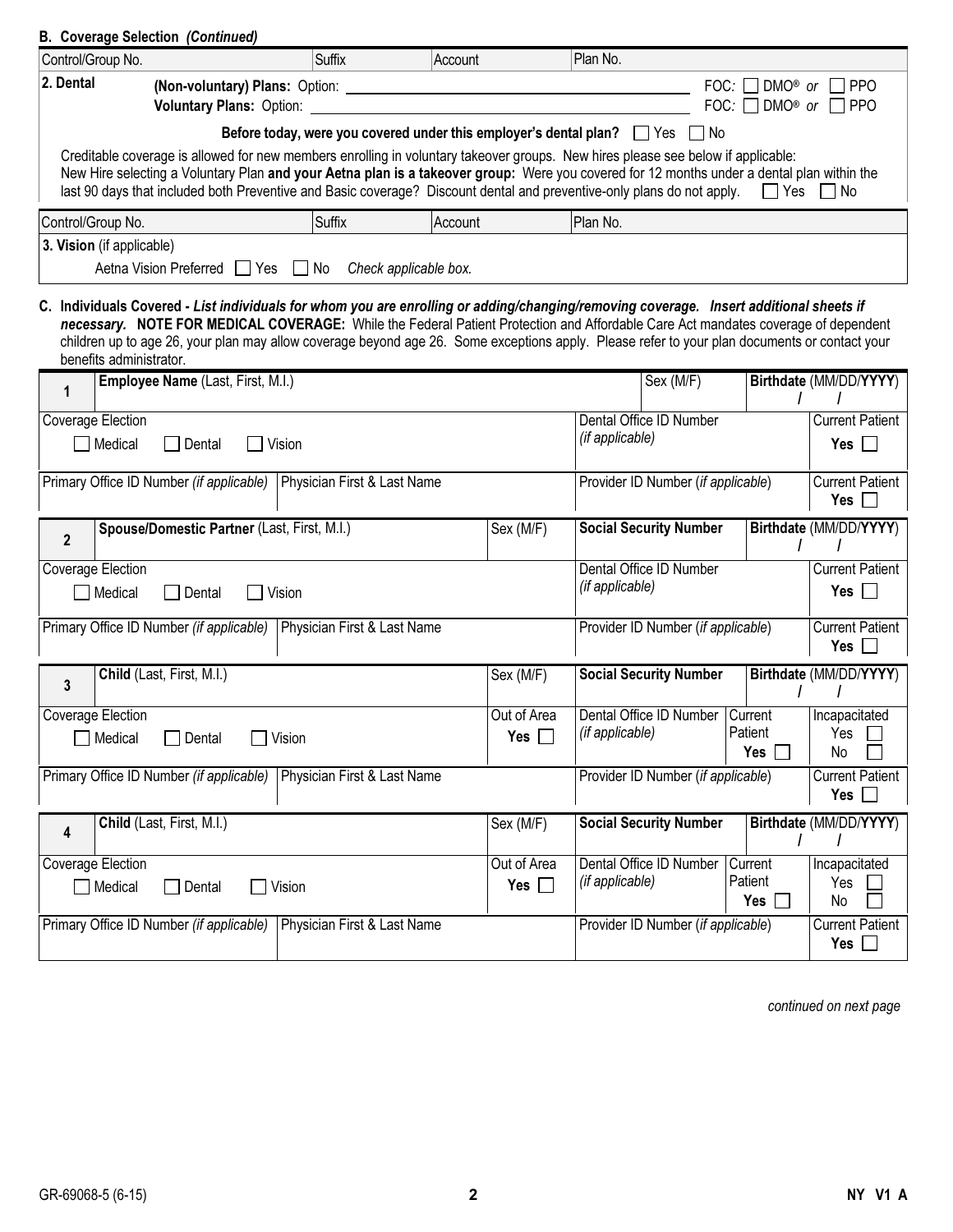#### C. Individuals Covered (Continued)

| 5                                                                       | Child (Last, First, M.I.)                                               | Sex (M/F)           | <b>Social Security Number</b>      |            | Birthdate (MM/DD/YYYY) |  |
|-------------------------------------------------------------------------|-------------------------------------------------------------------------|---------------------|------------------------------------|------------|------------------------|--|
|                                                                         |                                                                         |                     |                                    |            |                        |  |
|                                                                         | Coverage Election                                                       | Out of Area         | Dental Office ID Number            | Current    | Incapacitated          |  |
|                                                                         | Medical<br>Vision<br>Dental                                             | Yes $\Box$          | (if applicable)                    | l Patient  | Yes                    |  |
|                                                                         |                                                                         |                     |                                    | Yes $\Box$ | No.                    |  |
| Physician First & Last Name<br>Primary Office ID Number (if applicable) |                                                                         |                     | Provider ID Number (if applicable) |            | <b>Current Patient</b> |  |
|                                                                         |                                                                         |                     |                                    |            | Yes                    |  |
| $6\phantom{1}$                                                          | Child (Last, First, M.I.)                                               | Sex (M/F)           | <b>Social Security Number</b>      |            | Birthdate (MM/DD/YYYY) |  |
|                                                                         |                                                                         |                     |                                    |            |                        |  |
|                                                                         | Coverage Election                                                       | Out of Area         | Dental Office ID Number   Current  |            | Incapacitated          |  |
| Medical<br>Vision<br>  Dental                                           |                                                                         | Yes $\vert \ \vert$ | (if applicable)                    | Patient    | Yes                    |  |
|                                                                         |                                                                         |                     |                                    | Yes l      | No                     |  |
|                                                                         | Physician First & Last Name<br>Primary Office ID Number (if applicable) |                     | Provider ID Number (if applicable) |            | <b>Current Patient</b> |  |
|                                                                         |                                                                         |                     |                                    |            | Yes I                  |  |
| D. Dependent Information                                                |                                                                         |                     |                                    |            |                        |  |

| List any dependent in Section C living at another address. |                |  |  |  |  |
|------------------------------------------------------------|----------------|--|--|--|--|
| <b>Name</b>                                                | <b>Address</b> |  |  |  |  |
|                                                            |                |  |  |  |  |
|                                                            |                |  |  |  |  |
|                                                            |                |  |  |  |  |

#### E. Declination/Waiver of Coverage – To be completed if coverage is declined or refused by an eligible employee and/or their eligible family members.

| understand I am eligible to apply for this coverage through my employer; however, I am waiving coverage as noted below.                                                                                                                                                            |                                        |                  |                                                                                                            |                                       |                                                                                                    |  |
|------------------------------------------------------------------------------------------------------------------------------------------------------------------------------------------------------------------------------------------------------------------------------------|----------------------------------------|------------------|------------------------------------------------------------------------------------------------------------|---------------------------------------|----------------------------------------------------------------------------------------------------|--|
| Employee:                                                                                                                                                                                                                                                                          | Medical<br>Vision                      | Dental           | <b>Reason for Declining Coverage</b><br>Spousal/Domestic Partner group coverage<br>Parental group coverage |                                       | Insurance through another job<br>Individual coverage - On Exchange                                 |  |
| Spouse:<br>Child(ren):                                                                                                                                                                                                                                                             | Medical<br>Vision<br>Medical<br>Vision | Dental<br>Dental | COBRA coverage<br>Medicare<br>Medicaid<br>Retiree coverage<br>Another group plan provided by my employer   | VA Coverage<br>I do not want<br>Other | Individual coverage - Off Exchange<br><b>TRICARE Military coverage</b><br>I have no other coverage |  |
| acknowledge I have been given the right to apply for this coverage; however, I am electing not to enroll. By declining this group coverage I<br>acknowledge that I and/or my dependents may have to wait until the plan's next anniversary date to be enrolled for group coverage. |                                        |                  |                                                                                                            |                                       |                                                                                                    |  |
| Please sign here ONLY if you are declining coverage for yourself or your dependent(s).<br>Date (Month/Day/Year)<br>X Employee Signature<br>Please PRINT employee name:                                                                                                             |                                        |                  |                                                                                                            |                                       |                                                                                                    |  |
| <b>F.</b> Coordination of Benefits                                                                                                                                                                                                                                                 |                                        |                  |                                                                                                            |                                       |                                                                                                    |  |

# Will you have other health insurance at the same time as this coverage?  $\Box$  Yes  $\Box$  No If Yes, will Aetna coverage being applied for replace your current in-force coverage?  $\Box$  Yes  $\Box$  No Name of Person Carrier Name Name Name Name of Person Carrier Name